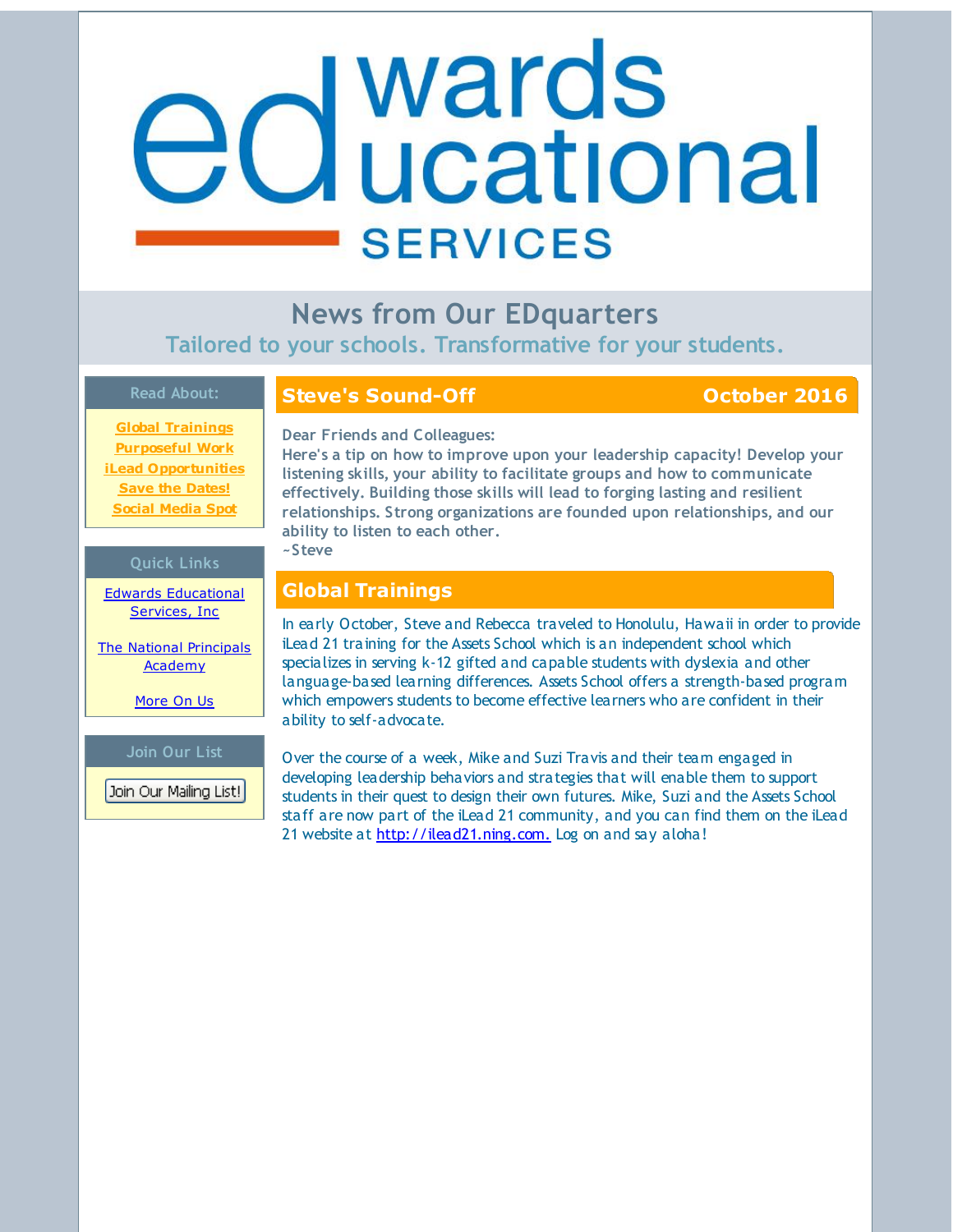

Team Collaboration!



Welcome Assets School to the iLead 21 community!

# Purposeful Work!

It is always so good to hear about the good work that is being done in classrooms and schools around the nation. It is also important to celebrate those moments, large and small, that are special and mean good things for students.

The following are such moments:

Alicia Lett, principal of Cranberry-Prosperity School in West Virginia writes: *...This is the beginning of my 5th year as principal. Some days I feel every second of that and more...That being said, I'd like to share a Cranberry victory with you...I know we have a long way to go, but finally we are seeing the fruits of our labor...We've gone from single digit proficiency scores my first year to scores that are above county and state averages...I know this is something that can't be achieved by one person. I am blessed to have a phenomenal staff. I am blessed that there were people-like each of you-along the way that invested and believed*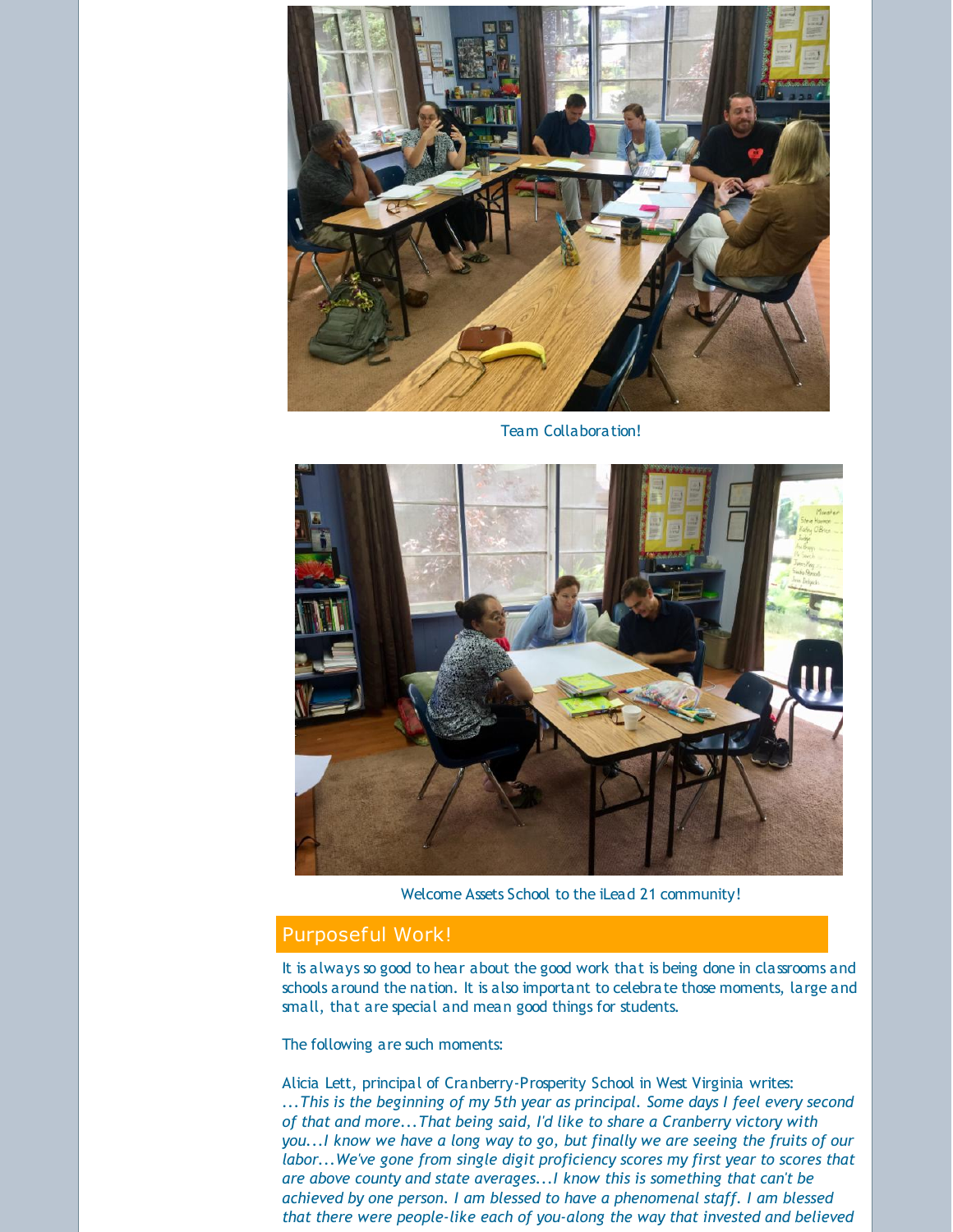*in me.*

Another story worth sharing is from Wayne County, West Virginia. Mike Evans from EES attended the Ribbon Cutting Ceremony for the new addition at Wayne High School. He writes:

...*It was a beautiful day filled with examples of student leadership. The entire program involved students with no adults. The students planned the program as well as including the student leadership team, chorus and JROTC. It was attended by current and former students, central office staff, and school board members. It was a superb example of involving the students in leading their schools.*



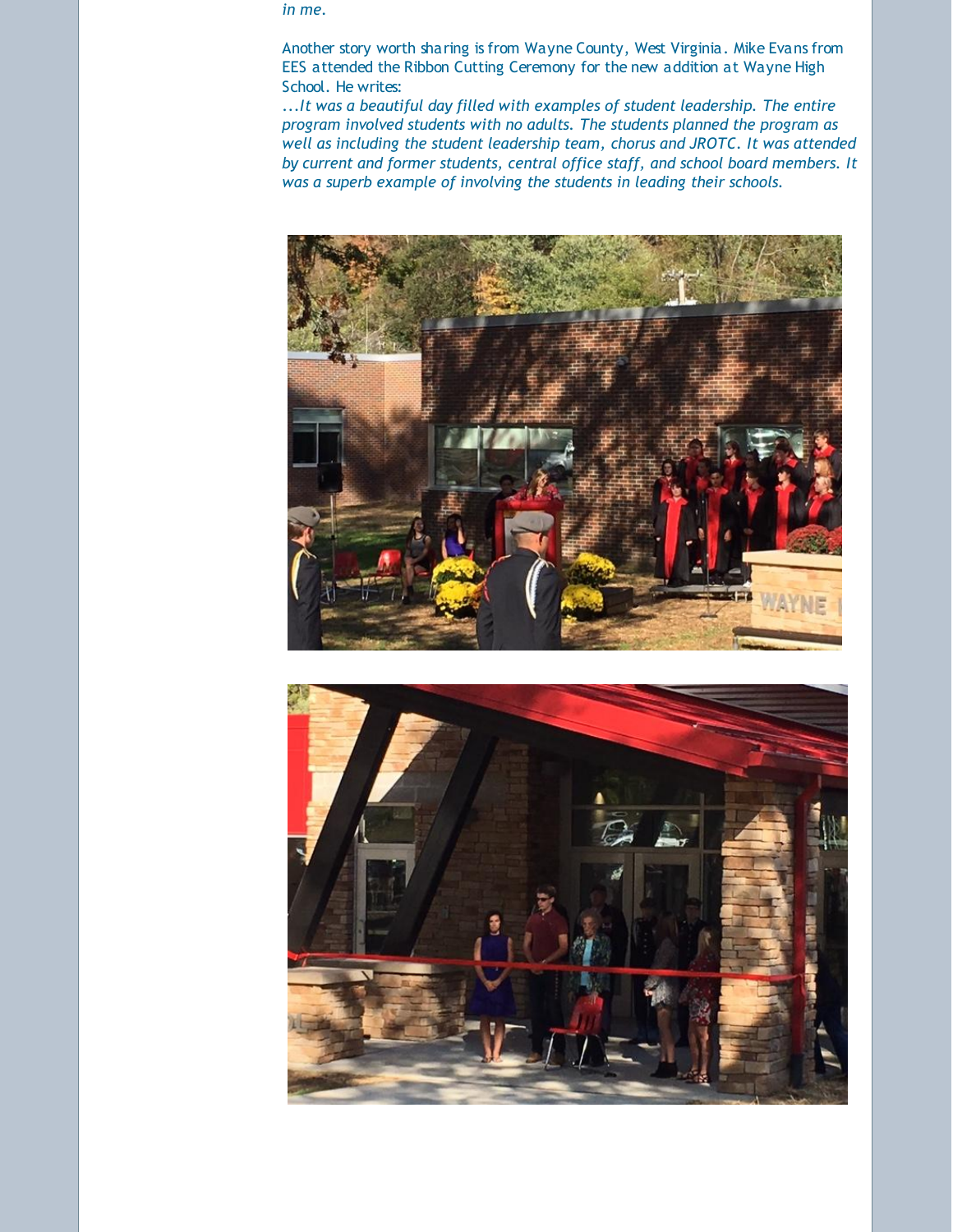

*Thanks to Mike and Alicia for sharing their stories and experiences with us. We celebrate these moments with you...it is an inspiration to all of us!*

# **iLead Opportunities**

**EES is looking for all interested iLead members and coaches (present and past) to help us create a digital version and/or app of the iLead books. We want to hear your suggestions and recommendations on all aspects of this new iLead app!**

**We are also are looking for volunteers (iLeaders and coaches past and present) to take part in video interviews with Risi Ademola, an iLead alum who is now working with us to digitize iLead materials (and who started an iLead program at UNC Chapel Hill). We want to know if/how iLead has impacted your life.**

**For more information, please contact [Rebecca](mailto:rebecca@edwardsedservices.com).**



# Save the Dates!

EES is in the process of planning Conferences featuring Muriel Summers for June 12th -15th, 2016, and Dr. Yong Zhao from the University of Kansas will be scheduled for September, 2016. We will provide more information on topics to be discussed, registration and location of the Conferences soon. We will keep you posted!

#### **Let's Be Social**

**Stay on top of all the news happening within Edwards Ed and beyond:**

**Link up with us on our [LinkedIn](http://r20.rs6.net/tn.jsp?f=001t-epvcUbl-ZUB4XJY2ueGRDz4P15DLR4RlzIzpmWxs3p8WtrvSGJ_gPt_FjjrbndxIhPqwOBXyP1j5EAXG-Mn_gqpx22vY4XFfekZNcxJMUIN1fG9gpUDozr6iANeJeNDj-QNY3v6924Keausr_wxzXtcDVxLOf5_qoc8_ap_zNMnXXcdXYESaWK5ZbfXuEw-CkcMAH7wZjs2z6sD8Eop3VcVhHUcmwtw4EeKPhQeXQ=&c=&ch=) page!**